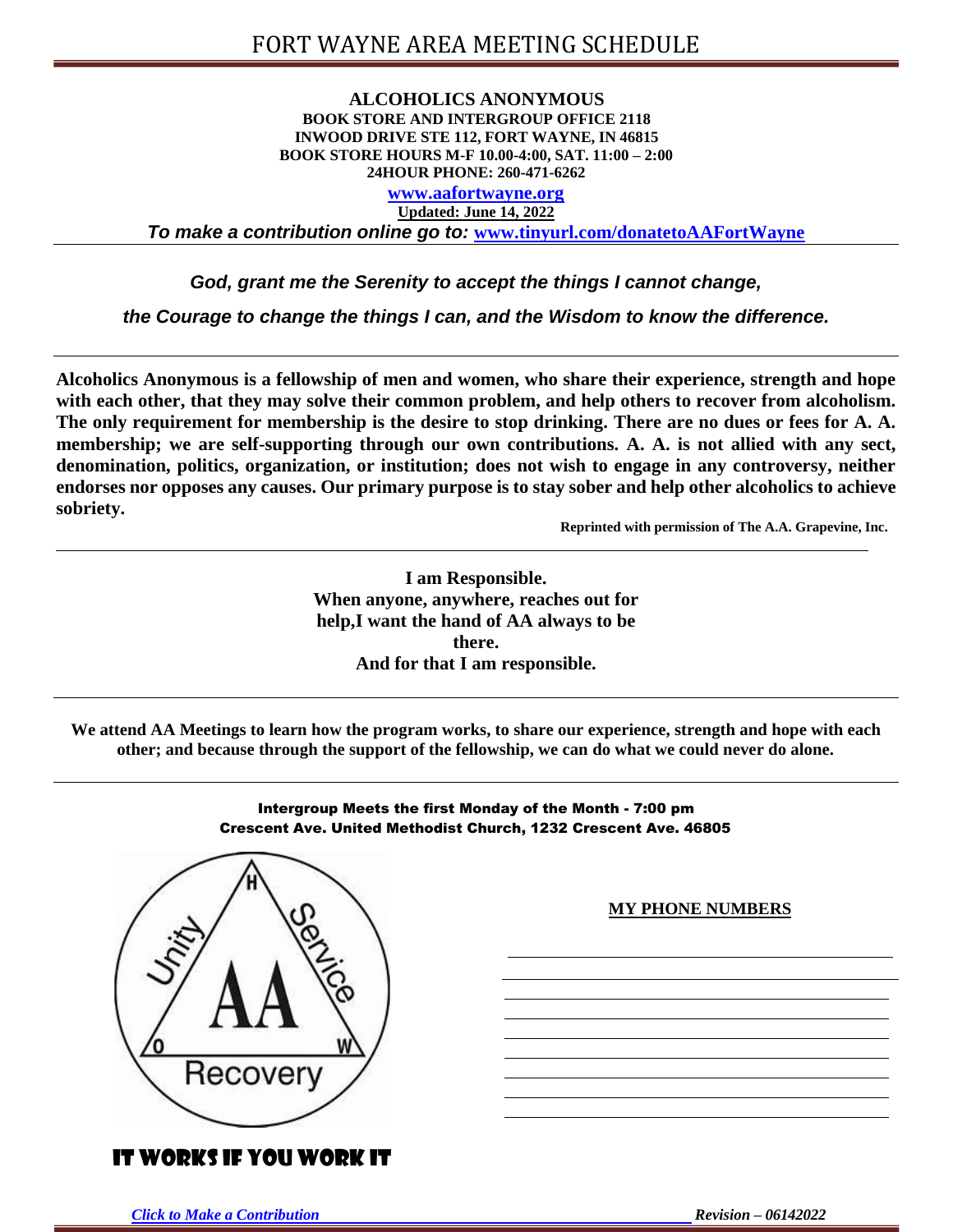# FORT WAYNE AREA INTERGROUP WEBSITE: WWW. [AAFORTWAYNE.ORG](http://www.aafortwayne.org/)

**[\(O\)](http://www.aafortwayne.org/)** = OPEN MEETING, **EVERYONE WELCOME (C)** = CLOSED MEETING, **ALCOHOLICS ONLY [D/A] =** Disabled Accessible



**6:00AM (**O) **Upon Awakening** Format: Big Book ID: 495-530-9233 Password: **Acceptance -** (Case Sensitive)

**7:30 AM** (C) Discussion EARLYBIRD GRAPEVINE MEETING Group# 177259 (22) (65) St. Henry's Catholic Church, Parrish 2929 E. Paulding Rd. Fort Wayne 46802



**Early Bird Grapevine Meeting** Format: Grapevine Discussion ID: 844 9706 6312 Password: Grapevine

**8:00 AM** (O) Speaker **[D/A]** STEP HOUSE SPEAKER MTG. 13 Step House, 1317 W. Washington, Ft Wayne 46802

**9:00AM (EST) (**O) **Sunday Morning AA** Format: Open ID: 539083211 Password: 795372

**9:30 AM** (O) Discussion **[D/A]** DAILY REFLECTIONS GROUP Group # (112322) (22) (67) Club Oasis 1118 Spring St, Ft. Wayne, 46808

**2:00 PM** (O) Discussion **[D/A] GRAPENUTS GRAPEVINE DISC**. Group # (609350) (22) (67) Club Oasis 1118 Spring St, Ft. Wayne, 46808

**3:00PM (**O) **Just for Today** Format: Discussion ID: 509 488 9363 Password: recovery

**4:00 PM** (O) Discussion **[D/A] \*\*\*Orientation Meeting\*\*\*** Orientation for Newcomers 3:30 pm to 4:00 pm HOW IT WORKS (723818) (22)(65) Taylor Chapel Church 10145 Maysville Rd. Fort Wayne, 46835

**6:30 PM** (O) Discussion  $\mathfrak{S}$ **BLOOMINGDALE GROUP** Group # (0105082) (22)(67) Trinity Methodist Church 609 Putnam St. 46808

**7:00 PM** (O) Discussion  $\bigotimes$ ONE DAY AT A TIME GROUP Group # (0119884) (22) (63) Sacred Heart Church (back door) 4643 Gaywood Dr. Fort Wayne, 46806 **7:00 PM** (O) Speaker NORTH SIDE GROUP Group # (0105093) (22)(65) Crescent Ave United Methodist 1232 Crescent Ave, 46805

**7:00 PM** (O) Discussion  $\bigotimes$ CHANGE OF HEART Group Group # (0153628) (22) (69) Freedom House, 806 Walnut Fort Wayne, IN 46802

**7:00. P M** (O) Big Book, Women Only VISION OF HOPE (726094) (22) (65) St Vincent De Paul Catholic Church Door 3 - Spiritual Center 1502 E Wallen RD 46825



**Vision of Hope Women's Meeting** Format: Big Book ID: 473 805 1319 Passcode: recovery



**6:00AM (**O) **Upon Awakening** Format: Big Book ID: 495-530-9233 Password: **Acceptance -** (Case Sensitive)

**6:00AM** (O) Big Book Study **Upon Awakening Group** Group # (72306) (22) (67) Third Street Church of God 427 Third Street, Ft. Wayne 46808

**9:00 AM** (O) Big Book Study  $\bigotimes$ AA EARLY START GROUP Group # (0669953) (22) (65) Robinson Chapel, UMC 12707 Tonkel Road 46845

**9:00 AM (O**) AA Literature Meeting Double Dipping is Ok Group Group #000381154 (22) (67) Covenant United Methodist Church 10001 Coldwater Rd Fort Wayne IN 46835

**10:00 AM** (O) Discussion **[D/A] TRAILS END GROUP** Group # (0105103) (22)(67) Club Oasis 1118 Spring St, Ft. Wayne, 46808

**Noon** (O) Disc.  $[D/A]$ **SERENITY CIRCLE** Group # (0109278) (22)(59) 13 Step House, 1317 W. Washington, 46802

**7:00 PM** (O) 46807 Group Discussion 0643452 (22) (69) Unitarian Church 5310 Old Mill Road, Ft Wayne IN 46807

**7:00 PM** (O) Big Book Study Grabill Missionary Church Door "I" #716104 (22) (65) 13637 State St. Grabill, IN 46741

**7:00 PM** (C) Discussion  $\otimes$ **A NEW BEGINNING** Group # (0145062) (22)(63) Saint Henry's Catholic Church 2929 E Paulding Rd Fort Wayne IN 46816

**7:00 PM** (C) Discussion  $\bigotimes$ **WAYNEDALE STEP GROUP** Group # (0156880)  $(22)(69)$ Waynedale Methodist Church 2501 Church St, Fort Wayne, IN 46809

**7:00 PM** (O) **Monday Nite Raw Sobriety Group [D/A]** Group # (0173083) (22) (67) Club Oasis 1118 Spring St, Ft Wayne, IN 46808

**7:00 PM** (O) Discussion **Monday Night Vets Group**  Big Book StudyGroup in Basement St Mother Theodore Guerin Chapel 1122 S. Clinton St. Ft Wayne 46802

**7:05** (O) Disc. **[D/A] WAY OF LIFE GRP**. Big Book Study Group# (0602506) (22)(59) 13 Step House 1317 W. Washington Ft Wayne 46802

**7:30 PM** (O) Discussion  $\bigotimes$ **GRAPEVINE GROUP** Group # (648431) (22) (67) First Presbyterian Church, 2<sup>nd</sup> floor 300 W. Wayne St. Ft Wayne, IN 46802



**Summit City 12&12 Monday Night Zoom Meeting** Format: 12&12 **Closed Meeting** ID: 2311520644 Passcode: 1234

**7:30PM (C)** Discussion **12& 12 Study** Group (141211) (22) (61) St. Albans Church 7308 St Joe RD, FT Wayne 46835

**7:30 PM (C) Discussion ALDERSGATE DISC. GROUP** Group # (0127414) (22)(59) Aldersgate Church-- Rm 133 2417 Getz Rd, Ft Wayne, 46804

**7:30 PM** (C) Discussion  $\bigotimes$ **HUNTERTOWN GROUP** 710116 (22) (67) United Methodist Church 16021 Lima Rd. Huntertown 46748

# **TUESDAY**



**Upon Awakening** Format: Grapevine ID: 495-530-9233 https://zoom.us/j/4955309233 Password: **Acceptance-** (Case Sensitive)

**9:00AM (**O) **Begin Where You Are**

**Big Book** ID: 86253881125 Passcode: **Serenity**

**9:00 AM** (O) AA Literature  $Mtg.$   $\bigotimes$  AA EARLY START **GROUP** Group # (0669953) (22) (65) Robinson Chapel, UMC 12707 Tonkel Road, Ft Wayne, 46745 **9:00 AM (O**) AA Literature Meeting Double Dipping is Ok Group Group #000381154 (22) (67) Covenant United Methodist Church 10001 Coldwater Rd Fort Wayne IN 46835

**10:00 AM (O) Discussion [D/A]** TRAILS END GROUP Group # (0105103) (22)(67) Club Oasis 1118 Spring St, Ft. Wayne, 46808

**12:00 Noon** (O) Disc.**[D/A]** LIVING SOBER Group # (0108328) (22)(59) 13 Step House, 1317 W Washington St Ft Wayne, 46802



**Just for Today** Format: Discussion ID: 509 488 9363 Password: recovery

**6:30 PM (O) New Haven OpenDiscussion Group** (Formerly Friday night cop shop) New Haven United Methodist Church (Door 3, then follow AA signs) 630 Lincoln Hwy E New Haven, IN 46774

**6:30 PM** (O) Joe & Charlie Disc. HOPE & HELP GROUP Group # (703731) (22) (65) Cedar Creek Church of Christ Temporary - Use Door 7 12606 State Road 1, LEO, IN 46765

**7:00 PM YPAA (Young People In AA) Auburn Church of Christ-**1103 S. Jackson St., Auburn IN 46706

**7:00 PM** (O) Big Book Study **[D/A]** COMMON BOND GRP.  $\otimes$ Group # (639009) (22)(59) 13 Step House, 1317 W. Washington St.Ft Wayne, IN 46802

**7:00 PM** (O) discussion  $\otimes$ BEGINNERS GROUP Group # (0138408) (22)(65) Parish Center 1522 Inwood Dr., Ft Wayne, IN 46815

**7:00 PM** (O) Discussion  $\bigotimes$ **BUILDING** A NEW LIFE Group # (01179406) (22) (65) First United Methodist Church 300 East Wayne Street Fort Wayne, IN 46802

**7:30 PM (O) Discussion [D/A] Way Home Group** Group # (0125779) (22) (67) Club Oasis 1118 Spring St., Ft Wayne, IN 46808

**7:30 PM** (O) Book Study CENTRAL GROUP Group # (0105084) (22)(67) First Presbyterian Church 300 W. Wayne St, Ft Wayne, 46802

**7:30 PM** (C) Discussion  $\bigotimes$ 12+12 STUDY GROUP Group # (0162572) (22)(59) Aldersgate Church 2417 Getz Rd, Ft. Wayne, IN 46804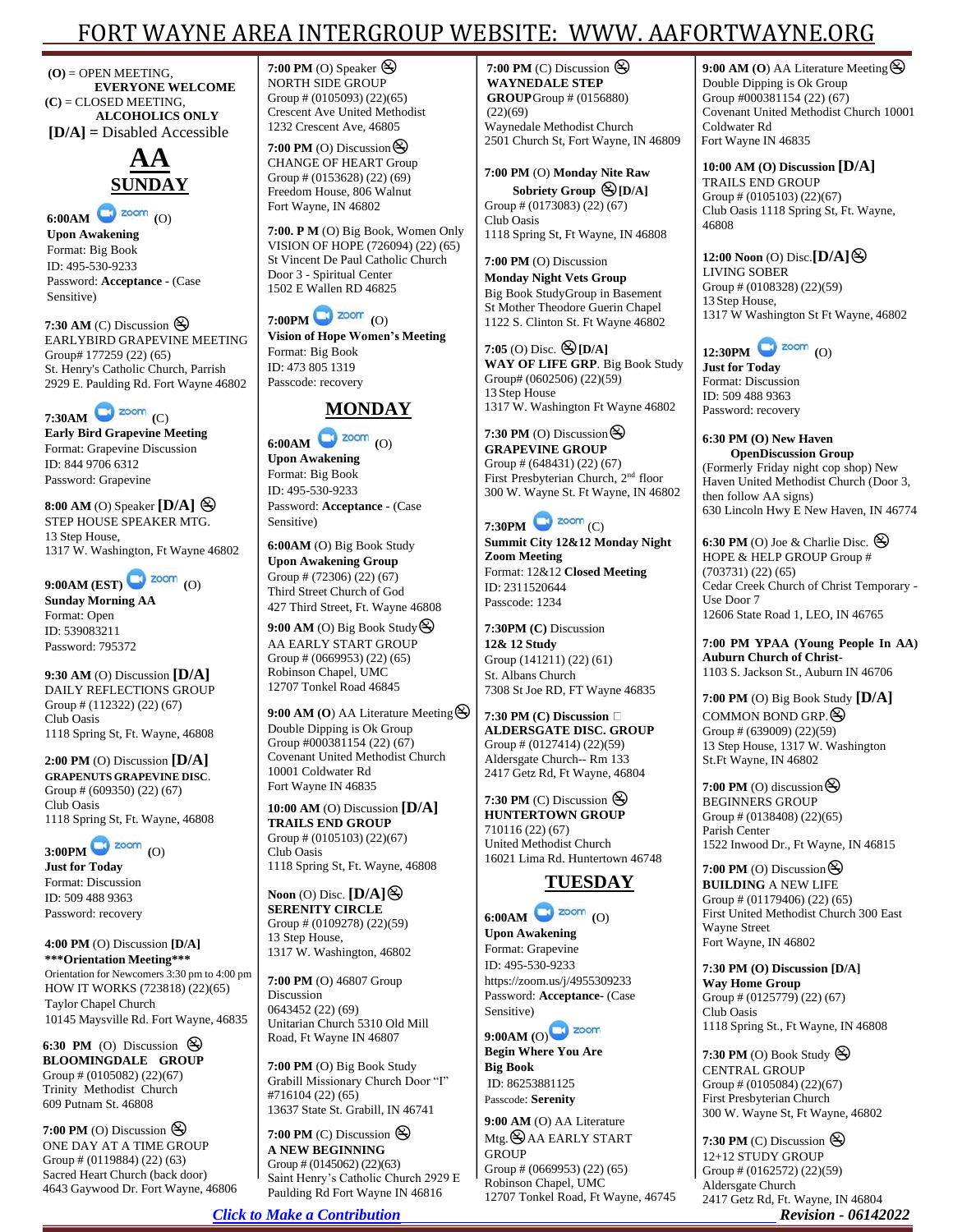# FORT WAYNE AREA INTERGROUP WEBSITE: WWW. [AAFORTWAYNE.ORG](http://www.aafortwayne.org/)

**[7:30 PM](http://www.aafortwayne.org/)** (O) Discussion  $\bigotimes$ **LIGHTHOUSE GROUP** Group #(697154)(22)(67) St. Vincent's Spiritual Center, Door 4 Rm G 1502 E Wallen RD 46825

**7:30 PM (**O) Discussion FEED AND SEED GROUP Group #665950(22)(61) 15402 Doty Rd., New Haven, IN 46774

**8:00 PM** (O) Discussion **Road to Recovery Meeting** 2018 N Clinton St Fort Wayne, IN 46805



**6:00AM (**O) **Upon Awakening** Format: 12&12 ID: 495-530-9233 Password: Acceptance – (Case Sensitive)

**6:00AM** (O) 12x12 Study **Upon Awakening Group** Group # (72306) (22) (67) Third Street Church of God 427 Third Street, Ft. Wayne 46808

**9:00 AM** (O) 12 & 12 Study  $\bigotimes$ **AA EARLY START GROUP** Group # 669953 (22) (65) Robinson Chapel, UMC 12707 Tonkel Road, Ft Wayne, 46745

**9:00 AM (O**) AA Literature Meeting Double Dipping is Ok Group Group  $\sharp 000381154(22)(67)$ Covenant United Methodist Church 10001 Coldwater Rd Fort Wayne IN 46835

**9:00AM (O) Disc. Why Not Recovery Group Victory Life Church, Fellowship Hall** 1502 Rose Ave. New Haven, IN 46775

**10:00 AM** (O) Discussion **[D/A] TRAILS END GROUP** Group # (0105103) (22)(67) Club Oasis 1118 Spring St, Ft. Wayne, 46808

**12:00 Noon** (O) Disc. **[D/A] MORNING DISCUSSION GROUP** Group # 0105100-22-59 13 Step House, 1317 W. Washington St, Ft Wayne 46802

**12:30PM (**O)

**Just for Today** Format: 12×12 ID: 509 488 9363 Password: **recovery**

**7:00 PM** (O) **Discussion [D/A] Trouble Shooter Group** Group # (0131048) (22) (67) Club Oasis 1118 Spring St, Ft Wayne, IN 46808 **7:30 PM** (C) Disc. **[D/A]**  BIG BOOK DISCUSSION GRP Group # (0118471) (22)(65) St. Jude Church (basement) 2130 Pemberton Dr. Ft Wayne, 46805

**7:30 PM (C)** Big Book **Buckley Group** St Patrick's Catholic Church, 2120 S. Harrison St, Fort Wayne, 46802

**8:00 PM** (O) Speaker **[D/A] HARBOR LIGHT GROUP** Group # (0165449) (22)(59) 13 Step House, 1317 W Washington St, Ft Wayne 46802

# **THURSDAY**

**6:00AM (**O) **Upon Awakening** Format: Topic or Discussion,ID: ID: 495-530-9233 Password: Acceptance – (Case Sensitive)

**9:00 AM** (O) Grapevine Mtg.  $\bigotimes$ **AA EARLY START GROUP** Group # 669953 (22) (65) Robinson Chapel, UMC 12707 Tonkel Rd., Ft Wayne 46745

**9:00 AM (O**) AA Literature Meeting Double Dipping is Ok Group Group #000381154 (22) (67) Covenant United Methodist Church 10001 Coldwater Rd Fort Wayne IN 46835

**10:00 AM** (O) Discussion **[D/A] TRAILS END GROUP** Group # (0105103) (22)(67) Club Oasis 1118 Spring St, Ft. Wayne, 46808

**10:30 AM (C) Discussion [D/A]** Women's Day by Day Group Unitarian Church, 5310 Old Mill Road, Fort Wayne, IN 46807

**12:00 Noon** (O) 12&12 **[D/A]** KEY TO SOBRIETY 13 Step House 1317 W Washington St, Ft Wayne 46802  $12:30$ PM $\bigodot$  zoom $(0)$ 

**Just for Today** Format: Big Book ID: 509 488 9363

Password: **recovery**

**4:00 PM** (C) Discussion **[D/A] 901 BIG BOOK GROUP** Group # (0151243) (22)(59) 901 GE Union Hall 1427 Broadway, Ft Wayne, IN 46802

**5:00 PM (**O) **Big Book St. Mary's Meeting** St Mary's Catholic Church 1101 South Lafayette Street Fort Wayne, IN 46802

**6:00 PM** (C) Discussion **BIG BOOK STUDY** GROUP,Group # (626761)  $(22)(59)$ Aldersgate Church 2417 Getz Rd. Ft. Wayne, IN 46804 **6:00 PM** (O) Women's Big Book Meeting [**D/A]** Women's Say Yes To Life Group #  $(618016)$   $(22)(67)$ Club Oaasis 1118 Spring St Ft Wayne, IN 46808

**6:30 PM (O)** Discussion 726034 (22)(61) **Just Be Nice Group** Woodburn Missionary Church5108 Bull Rapids RD. Woodburn, IN 46797

**7:00 PM** (C) 12&12 Study **DESIGN FOR LIVING GROUP** Group# 709672 (22)(63) St. Henry's Catholic Church, Parish 2929 E. Paulding Rd, Ft Wayne, 46816



**Thursday Night Discussion** Format: Discussion ID: 883 6059 5272 Passcode: 065965

**7:00 PM (**O) Women's 12 X 12 **BACK TO BASICS -** Rose Home, 2208 Wayne Trace, Ft Wayne, IN 46803

**7:30 PM** (O) Big Book Study **FREEDOM AT LAST** Group # (0690062) (22) (65) Robinson Chapel, UMC 12707 Tonkel Road, Ft Wayne, IN 46745

**7:30 PM (O)Discussion/ 3rd wk. speaker WAYNEDALE GROUP** Group #  $(0104988)$   $(22)(69)$ Waynedale Methodist Church 2501 Church St, Ft Wayne, IN 46809

**7:30 PM (O) 12 X 12 CHANGE OF HEART** Group # (0153628)  $(22)(69)$ Freedom House, 806 Walnut St., Ft Wayne, IN 46802

**7:30 PM** (C) Big Book Study  $\bigotimes$ **CANTERBURY BIG BOOK** GROUP # (0118137) (22)(65) The Roebuck Inn 5319 St. Joe Road, Ft Wayne, IN 46835

**7:30 PM Fort Wayne YPAA**  (Young People In AA) Trinity Episcopal Church 611 W Berry St, Fort Wayne, IN 46802

**8:00 PM** (O) **Joe and Charlie Road to Recovery Meeting** 2018 N Clinton St Fort Wayne, IN 46805

### **FRIDAY**

**6:00AM**  $\bigodot$  **zoom** (O) **Upon Awakening** Format: Daily Reflections ID: 495-530-9233 Password: Acceptance – (Case Sensitive)

**6:00AM** (O) **Daily Reflection Upon Awakening Group** Group # (72306) (22) (67) Third Street Church of God 427 Third Street, Ft. Wayne 46808

**9:00AM** 

**(O) Friday Morning Literature** Zoom Meeting Format: Open Meeting ID: 886 766 32865 Passcode: 111499

9:00 AM (O) AA Literature Meeting  $\bigotimes$ Double Dipping is Ok Group Group #000381154 (22) (67) Covenant United Methodist Church 10001 Coldwater Rd Fort Wayne IN 46835

**9:00 AM** (O) Discussion **AA EARLY START GROUP** Group # (0669953) (22) (65) Robinson Chapel, UMC 12707 Tonkel Rd, Ft Wayne, IN 46745

**10:00 AM** (O) Discussion **[D/A] TRAILS END GROUP** Group # (0105103) (22)(67) Club Oasis 1118 Spring St, Ft. Wayne, 46808

**12:30 PM** (O) Disc. **[D/A] LUNCHEON GROUP** Group # (0122491) (22)(59) 13 Step House, 1317 W Washington St Ft Wayne, 46802

**1:00 PM (**C) **Discussion No Left Turn Group 697800 (22)(65)** Unity Church 3232 Crescent Ave., Ft Wayne, IN 46805

**6:00 PM** (C) Women's Big Book  $\bigotimes$ **SISTERS IN SOBRIETY**  Group # 705186 (22) (65) Salem United Church of Christ 2401 Lake Ave, Ft Wayne, IN 46805

**6:30 PM (O) <sup>12</sup> Step Traditions** 1st floor main office lobby-ring room 222 for entry way access 3555 Spy Run Ave Ext. Fort Wayne, 46805

**7:00 PM (O) Discussion [D/A] Twilight Zone Group** Group #  $(0151242)(22)(67)$ Club Oasis 1118 Spring St, Ft Wayne, IN 46808

**7:00 PM** (O) Discussion  $\bigotimes$ **LAMP POST GROUP** Group # (635345) (22)(59) The Chapel 2505 W. Hamilton Rd, Ft Wayne, 46814

**7:30 PM** (O) Discussion **[D/A] STEPPINGSTONES-Combined AA & Al-Alon Meeting** Group #  $(0608651)(22)(61)$ Messiah Lutheran Church (Door 7) 7211 Stellhorn Rd, Ft Wayne, IN 46815

**7:30 PM** (O) Discussion  $\bigcirc$  zoom

**STEPPINGSTONES GROUP** ID: 837 3843 1301 Password: 12steps

*Click to Make a [Contribution](http://www.tinyurl.com/donatetoAAFortWayne) Revision - 06142022* **7:30 PM** (O) Speaker/Disc. **Speak-EZ GROUP** Group#  $(691715)$   $(22)(67)$ Covenant United Meth. Church 10001 Coldwater Rd., Ft Wayne, 46825